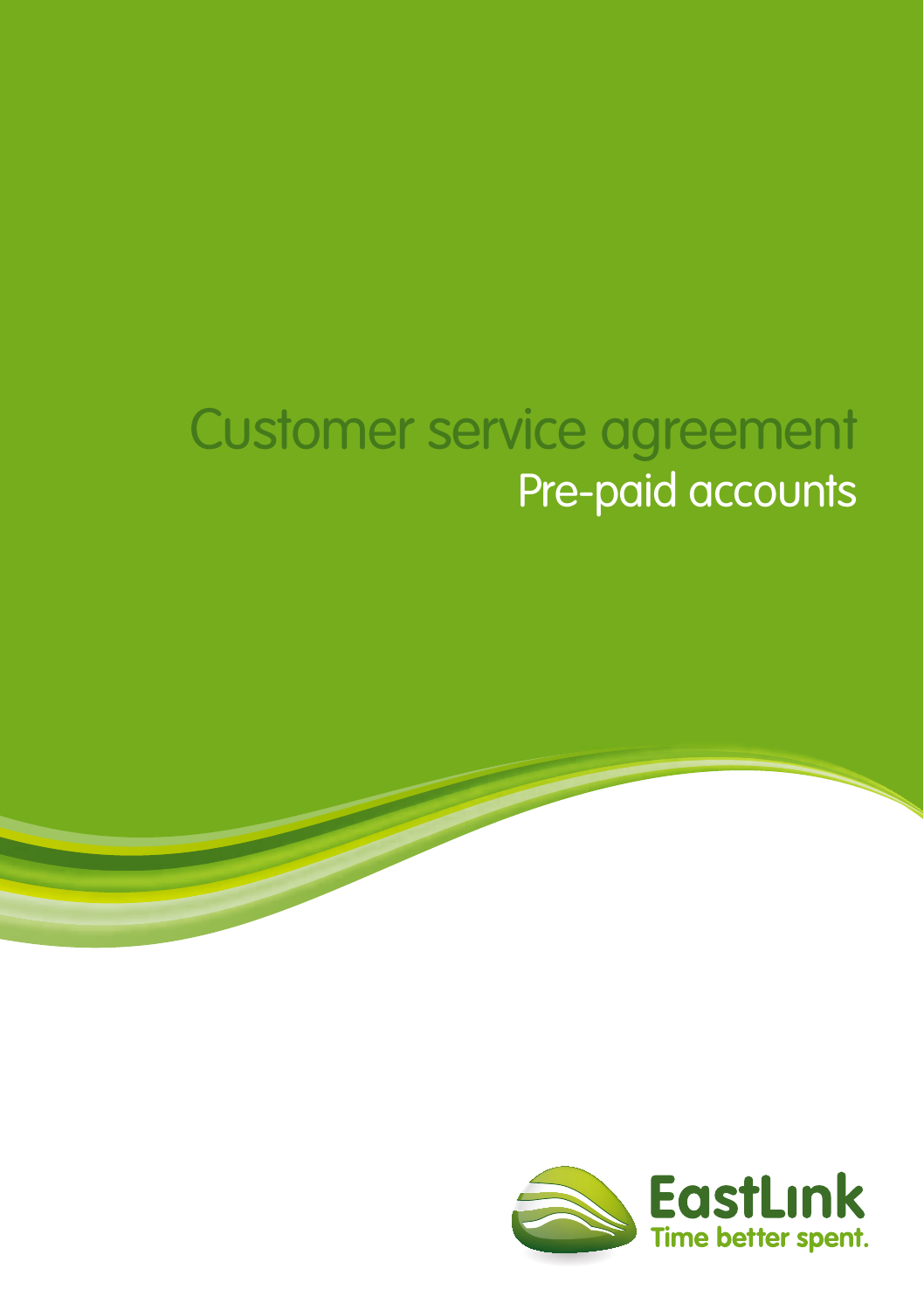# 1 Who we are

ConnectEast Pty Ltd is the operator of the EastLink® toll road, under a concession from the State of Victoria. Breeze® is the name of our tolling account products, including tag accounts and non-tag accounts.

# 2 This agreement

#### **2.1 Features of this agreement**

This agreement is for the Pre-Paid Account (**account**) that you have with us and applies to both Pre-Paid Tag Accounts and Pre-Paid Non-Tag Accounts unless indicated otherwise. The type of account you have chosen is confirmed in your welcome letter from us. This agreement covers the rights and obligations attached to the account, including:

- **a)** your rights to use each Vehicle and Tag (where applicable) linked to your account for travel on EastLink, CityLink and other Compatible Toll Roads (if any);
- **b)** registration of each Vehicle linked to your account on the EastLink Register;
- **c)** your obligations to keep a positive balance in your account, to make or authorise the payments required by this agreement, to look after Tags issued to you (where applicable) and to keep your Account Details up-to-date;
- **d)** our rights to charge your account for use of EastLink, CityLink and other Compatible Toll Roads, and to suspend or close your account if you don't comply with your obligations;
- **e)** our obligations to provide you with statements about your use of EastLink, CityLink and other Compatible Toll Roads and to maintain the privacy of your Personal Information.

® EastLink, Breeze and ConnectEast are registered trademarks of ConnectEast Pty Ltd.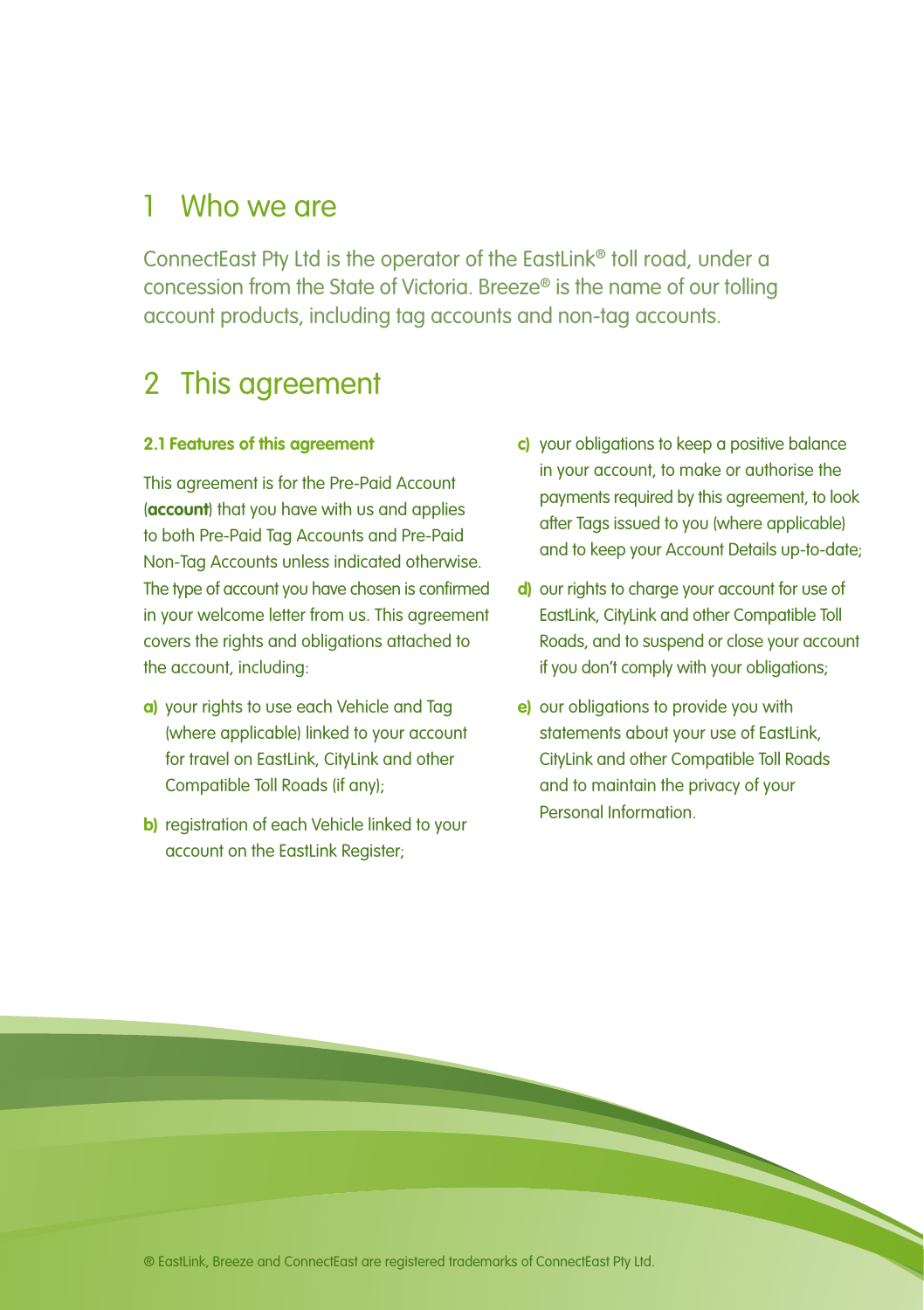#### **2.2 Commencement of this agreement**

This agreement commences when you accept this agreement. You'll be deemed to have accepted this agreement:

- **a)** If you applied online, when you indicate your acceptance on our Website; or
- **b)** if you applied over the phone or by post:
	- **i)** for a Pre-Paid Tag Account, when, after being provided with a copy of this agreement and a Tag, either:
		- **A)** you open the seal of the Tag pack; or
		- **B)** a Vehicle linked to your Tag is detected travelling on EastLink, CityLink or a Compatible Toll Road; or
		- **C)** you fail to notify us within 5 business days that you don't accept the terms of this agreement,

whichever happens first; or

- **ii)** for a Pre-Paid Non-Tag Account, when, after being provided with a copy of this agreement, either:
	- **A)** a Vehicle linked to your account is detected travelling on EastLink, CityLink, or another Compatible Toll Road; or
	- **B)** you fail to notify us within 5 business days that you don't accept the terms of this agreement,

whichever happens first; or

**c)** if you applied in person, when you indicate your acceptance.

If you don't accept the terms of this agreement, you must:

- **i)** for a Pre-Paid Tag Account return the Tag to us as soon as possible, without opening the seal of the Tag pack; and
- **ii)** for a Pre-Paid Non-Tag Account notify us of this fact as soon as possible.

We'll refund any money you have paid in relation to opening the account.

#### **2.3 Registration**

Each Vehicle linked to your account will be registered on the EastLink Register. When you accept this agreement, commencement of registration will be effective from the time you asked us to open your account, or any earlier time in accordance with clause 2.4(a). If your Vehicle is not registered for use on EastLink and your Vehicle travels on EastLink, the driver or the registered owner may receive an invoice or request for payment from us and may be guilty of an offence under the Act.

#### **2.4 Application to earlier travel**

This agreement also applies to any travel on EastLink, CityLink and other Compatible Toll Roads in Vehicles linked to your account in:

- **a)** the 3 days before you asked us to open your account; and
- **b)** the time, if any, between you asking us to open your account, and the commencement of this agreement.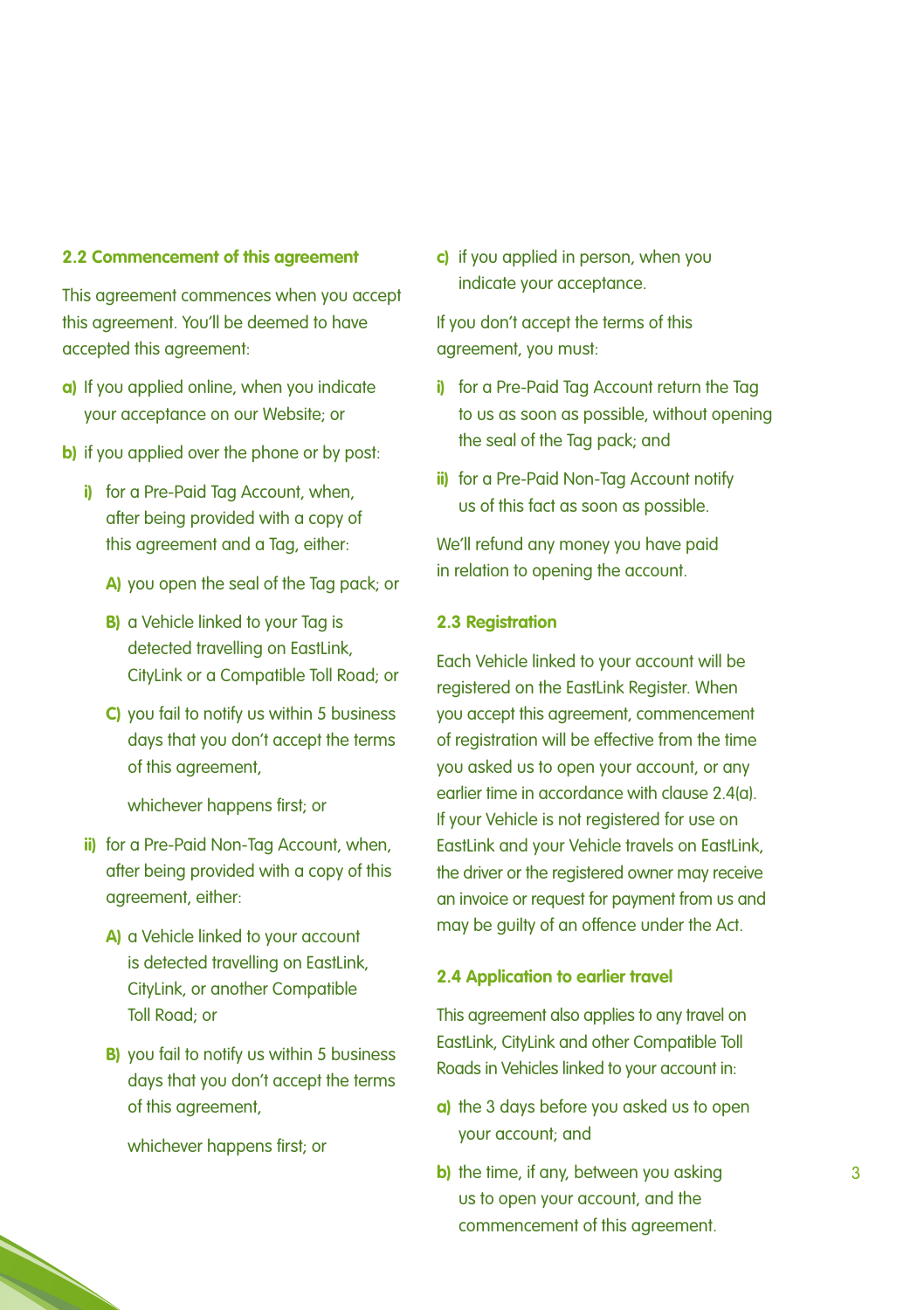# 3 Your account

#### **3.1 Tags and Vehicles**

- **a)** There is no upper limit on the number of Tags (where applicable) or Vehicles you can link to your account, subject to a satisfactory credit check. However, you must:
	- **i)** for a Pre-Paid Tag Account, link at least one Vehicle for each Tag linked to your account; and
	- **ii)** for a Pre-Paid Non-Tag Account, link at least one Vehicle to your account.
- **b)** You may ask us to add new Tags (where applicable) or Vehicles to your account or remove Tags or Vehicles from your account at any time by notifying us of the Account Details that we need.

#### **3.2 Changes to Account Details**

You must notify us of any change to your Account Details as soon as possible, and not later than 3 business days after the change takes effect. If you don't notify us of a change in your Account Details, you might not receive important information from us or you might incur additional charges.

## **3.3 Statements**

We'll provide you with a quarterly statement that shows the amounts credited and charged to your account, including applicable tolls and fees for use of EastLink, CityLink and other Compatible Toll Roads. You can also view up to date information about amounts credited or charged to your account and copies of previous statements by logging onto our Website.

#### **3.4 Additional statements**

You may ask to receive your statements more frequently than quarterly. However, an Additional Statement Fee will be charged to your account for each statement we mail to you in addition to your quarterly statement.

#### **3.5 Account Set Up Amount**

The Account Set Up Amount paid by you at the time you open your account forms the opening balance for your account and operates as a credit to the applicable tolls and fees that are charged to your account.

#### **3.6 Payment options**

You can pay amounts into your account or other amounts due to us under this agreement by any of the payment options listed on our Website and on your statements. These include cash and direct debits from a bank account or credit card. We'll treat payments as made when we receive them.

#### **3.7 Keeping your account balance positive**

- **a)** You must keep at least the Minimum Balance in your account at all times.
- **b)** If at any time the balance of your account is less than the Minimum Balance, you must restore your account balance to at least the Minimum Balance by paying the required amount into your account. If the required amount is less than the Top Up Amount, you must pay at least the Top Up Amount.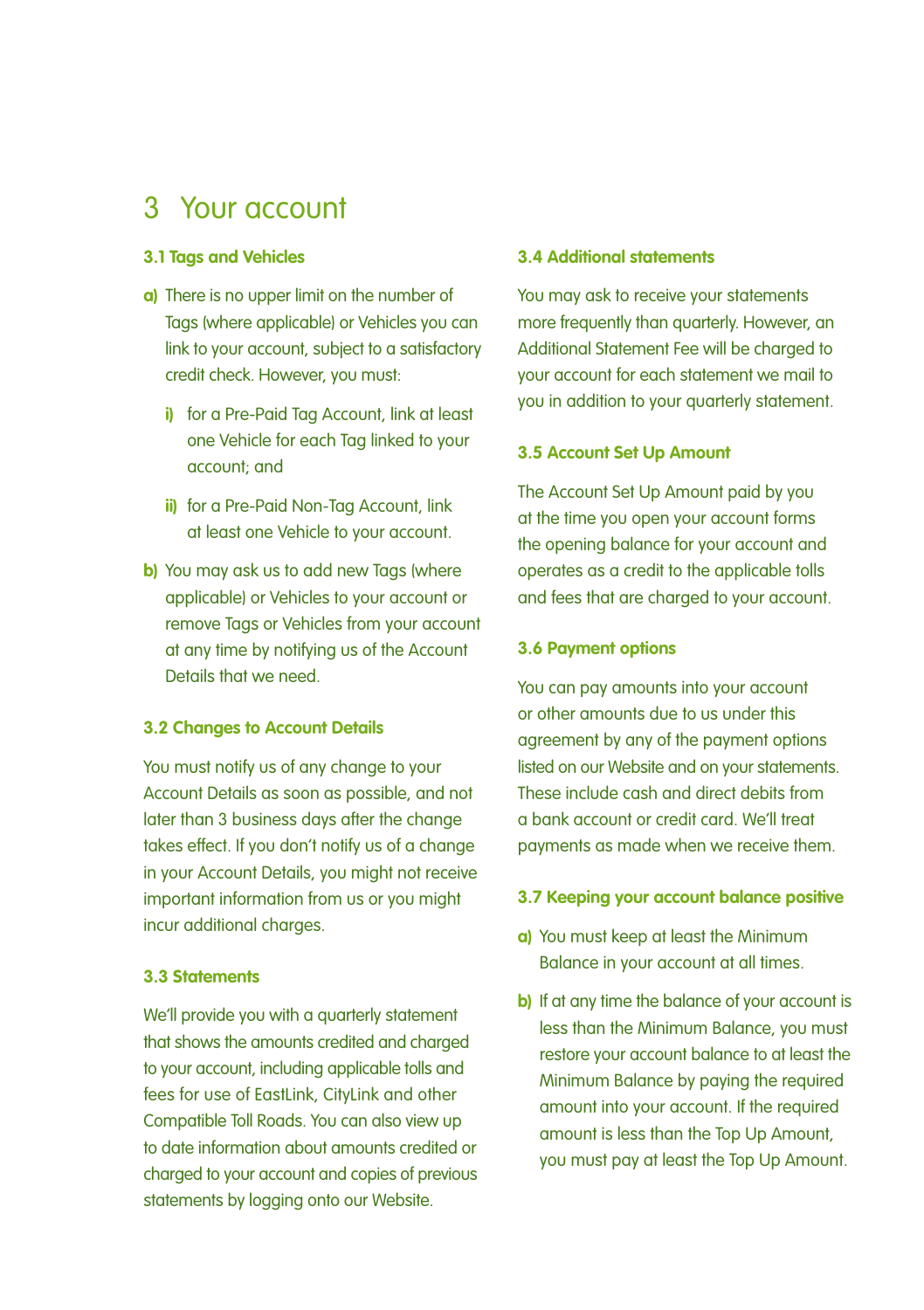- **c)** If you've authorised automatic top up payments, we'll top up your account by debiting your bank account or credit card with a single payment equal to the minimum number of multiples of the Top Up Amount required to restore your account balance to at least the Minimum Balance.
- **d)** If you haven't authorised automatic top up payments, we'll notify you when you need to top up your account.
- **e)** If at any time your account does not have a positive balance, this will be a Trigger Event and we may suspend or close your account in accordance with clause 9.1. Clauses 9.3 and 9.4 explain the effect of suspension or closure of your account.

#### **3.8 Payment**

You may pay an amount into your account at any time, including when the balance of your account equals or exceeds the Minimum Balance.

#### **3.9 Amounts due generally**

If you agree to pay, or owe us, any amount under this agreement, we may charge it to your account. If we charge to your account an amount less than the amount owing, this doesn't limit our right or ability to charge to your account or otherwise recover from you the remainder of that amount.

### **3.10 Minimum Annual Tag Usage Amount for Pre-Paid Tag Accounts**

If the Annual Tag Usage for any of your Commercial Vehicle Tags is less than the Minimum Annual Tag Usage Amount for any of the first three Tag Years, we'll charge your account with an extra amount equal to the difference between the Minimum Annual Tag Usage Amount and the Annual Tag Usage. This does not apply to Tags for Vehicles that aren't Commercial Vehicles.

## **3.11 Top Up Fee for a flexible payment Non-Tag Account**

For a flexible payment Non-Tag Account, each time a Top Up Amount is paid in accordance with clause 3.7 we may also charge you a Top Up Fee. This Top Up Fee will be charged on all Top Up Amounts which are less than the Top Up Threshold Amount. Not more than one Top Up Fee will apply to any single Top Up Amount.

#### **3.12 KPI Credit**

We are subject to performance indicators, which if not met may entitle you to a KPI Credit. We'll notify you if you become eligible to receive a KPI Credit. Any such KPI Credit will be made available as a credit to your account for future travel on EastLink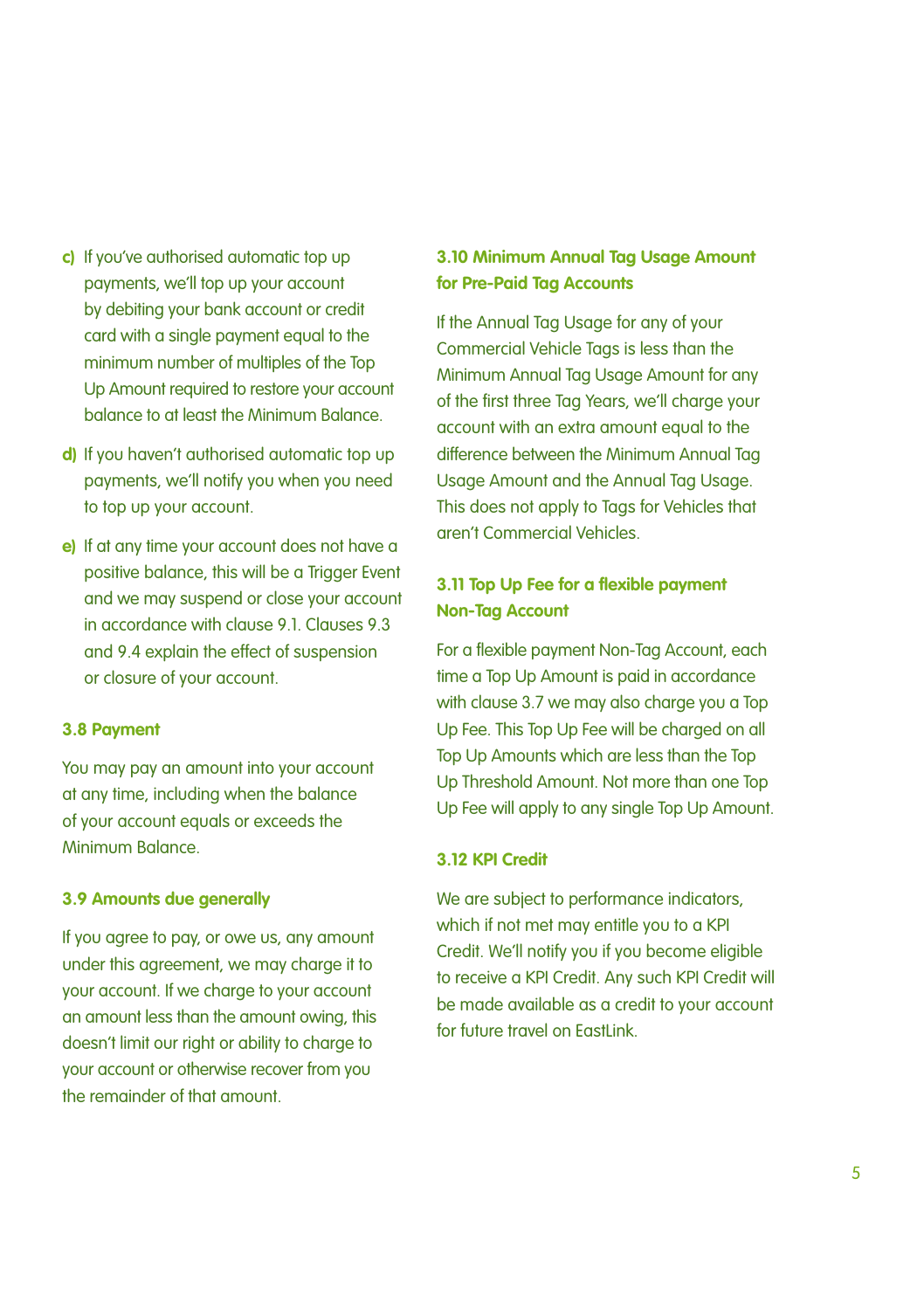# 4 Your Tags

#### **4.1 Application of this clause**

This clause 4 only applies to Pre-Paid Tag Accounts.

### **4.2 Ownership of Tags**

Each Tag issued to you remains our property at all times. You have no ownership rights in the Tags.

#### **4.3 Use of your Tags**

You must:

- **a)** retain possession of your Tags at all times unless we notify you otherwise;
- **b)** ensure that your Tag isn't lost, stolen, damaged or destroyed; and
- **c)** install, use, return or dispose of your Tags in accordance with our instructions. This includes only using your Tags in your Vehicles that are of the same class as the Tag. For example, don't use a Tag for a car in a Commercial Vehicle.

#### **4.4 Tag Replacement Fee**

If your Tag is lost, damaged or destroyed, each time you ask us to issue you with a replacement Tag, you must pay the Tag Replacement Fee when we issue the replacement Tag to you. We'll hold the Tag Replacement Fee as a deposit for three years. We'll refund the Tag Replacement Fee if your account is closed within three years after we issue the replacement Tag to you. Otherwise, after three years the Tag Replacement Fee will be credited to your account.

# 5 Licence plates on your Vehicles

You must ensure that the licence plates for each of your Vehicles are correctly fitted and displayed whenever your Vehicle travels on EastLink. CityLink or another Compatible Toll Road.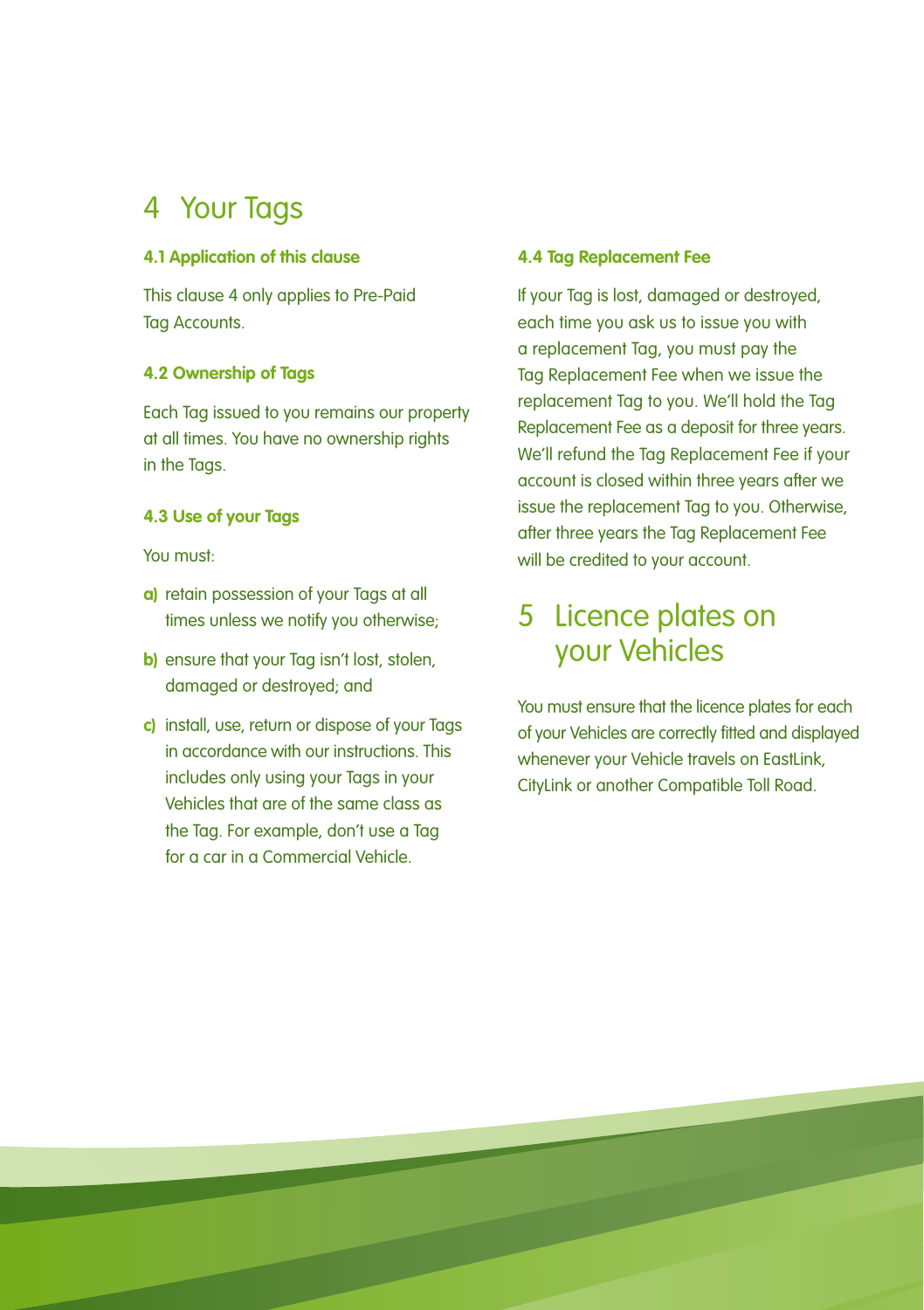# 6 Using EastLink

#### **6.1 EastLink Tolls and other charges**

The EastLink Tolls and other charges are published in the Victorian Government Gazette and are available on our Website. We change them in line with inflation on 1 July each year. We may also have special promotions from time to time which you can see on our Website.

### **6.2 Travel on EastLink with a Pre-Paid Tag Account**

- **a)** If we detect your Tag travelling on EastLink, we'll charge your account with the applicable EastLink Tolls.
- **b)** Subject to paragraph (c), if we detect your Vehicle travelling on EastLink but don't detect your Tag, and the failure to detect your Tag isn't attributable to our Tolling System or a faulty Tag, we'll charge your account with the applicable EastLink Tolls plus the Image Processing Fee.
- **c)** We won't charge you the Image Processing Fee for any travel on EastLink by your Vehicle from the date of reaistration of your Vehicle under clause 2.3 until the time you receive your Tag.

### **6.3 Travel on EastLink with a Pre-Paid Non-Tag Account**

If we detect your Vehicle travelling on EastLink, we'll charge your account with the applicable EastLink Tolls plus the Image Processing Fee for each and every trip.

# 7 Using CityLink and other Compatible Toll Roads

#### **7.1 Applicable charges**

**Service** 

- **a)** You'll need to check with the relevant toll road operator to find out the applicable charges for travel on other toll roads. Tolls and any other applicable charges for travel on other toll roads aren't available on our Website.
- **b)** If the operator of CityLink or another Compatible Toll Road contacts you directly and requires you to pay the applicable charges and administrative fees for travel on CityLink or that other Compatible Toll Road, that may be because your Account Details are not up to date. In that case, you should contact us promptly.

7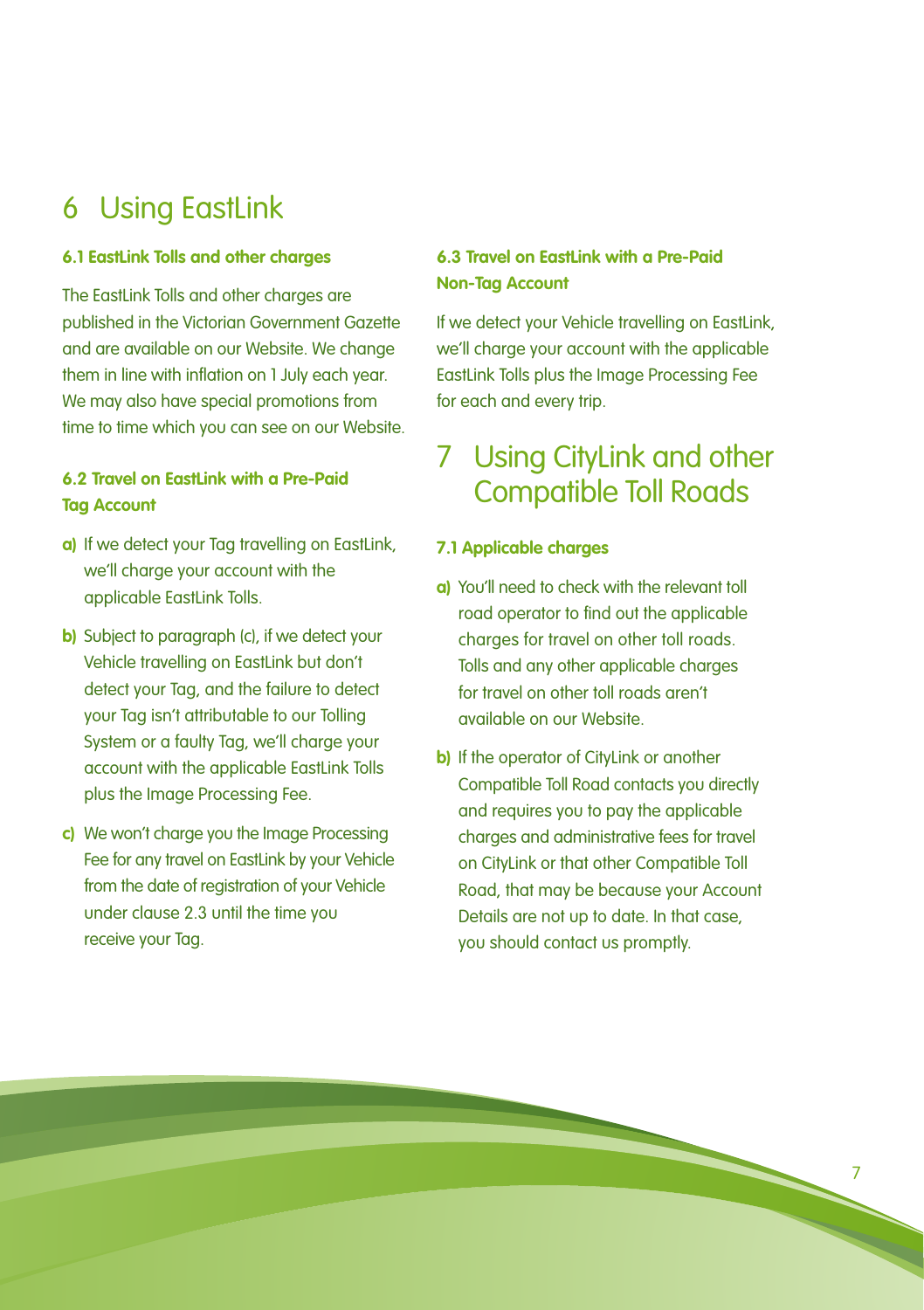### **7.2 Travel on CityLink and other Compatible Toll Roads with a Pre-Paid Tag Account**

This clause 7.2 only applies to Pre-Paid Tag Accounts.

- **a)** If we're notified by the operator of CityLink or another Compatible Toll Road that it detected your Tag travelling on CityLink or that other Compatible Toll Road, we'll charge your account with the applicable charges imposed by CityLink or that other Compatible Toll Road operator.
- **b)** If we're notified by the operator of CityLink or another Compatible Toll Road that it detected your Vehicle travelling on CityLink or that other Compatible Toll Road but didn't detect your Tag, we'll charge your account with the applicable charges imposed by CityLink or that other Compatible Toll Road operator. These charges may include any applicable image processing fee (unless the failure to detect your Tag is attributable to a faulty Tag).

## **7.3 Travel on CityLink and other Compatible Toll Roads with a Pre-Paid Non-Tag Account**

This clause 7.3 only applies to Pre-Paid Non-Tag Accounts.

If we're notified by the operator of CityLink or another Compatible Toll Road that it detected your Vehicle travelling on CityLink or that other Compatible Toll Road, we'll charge your account with the applicable charges imposed by CityLink or that other Compatible Toll Road operator. These charges may include any applicable image processing fee.

# 8 Lost or stolen items

#### **8.1 Notification of Lost Item**

If any of your Tags or your Vehicles or the licence plate for any of your Vehicles (each a **Lost Item**) is lost or stolen, you must notify us. You must provide us with a statement in writing relating to the Lost Item if we ask for it.

#### **8.2 Notification of Recovered Item**

If a Lost Item has been recovered or replaced (in either case, a **Recovered Item**), you must notify us with the Account Details we need before you allow the Recovered Item to travel on EastLink, CityLink or another Compatible Toll Road. If you don't do so and the Recovered Item is detected travelling on EastLink, CityLink or another Compatible Toll Road, the driver or the registered owner of the Vehicle may receive an invoice or request for payment and may be guilty of an offence.

### **8.3 Charges for travel on EastLink, CityLink or other Compatible Toll Roads**

- **a)** If you've done the things referred to in clause 8.1, and your Lost Item is detected on EastLink, CityLink or another Compatible Toll Road, we won't charge your account with the applicable charges for that travel (or we'll credit these amounts to your account if they have already been charged).
- **b)** We'll charge your account with the applicable charges for travel if a Recovered Item is detected on EastLink, CityLink or another Compatible Toll Road on or after the date that we believe, on reasonable grounds, or that you notify us, is the date that you obtained the Recovered Item.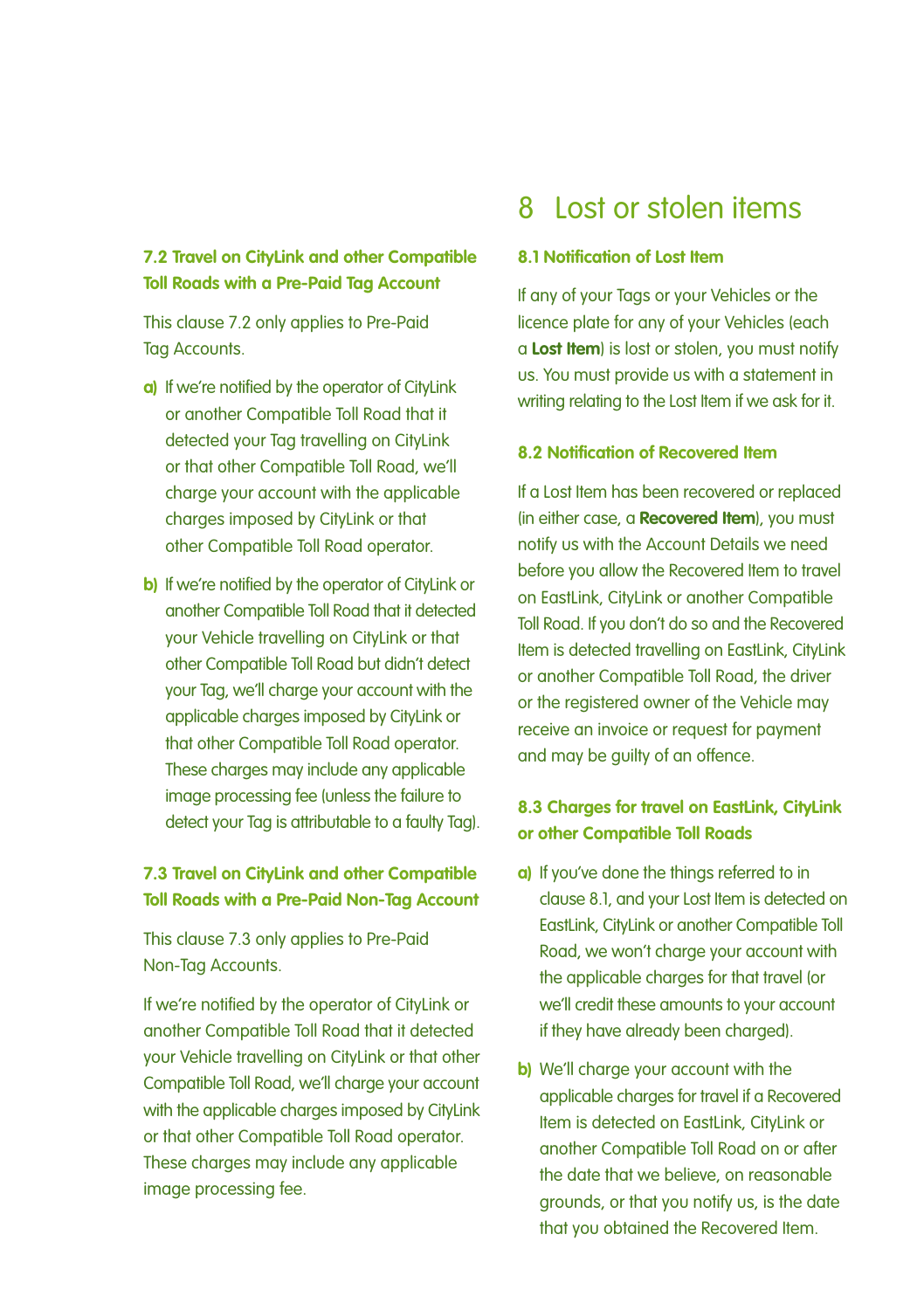# 9 Suspension and closure

#### **9.1 Trigger Events**

- **a)** The following table (foot of page) lists the grounds upon which we may suspend or close your account (each a **Trigger Event**).
- **b)** We won't suspend or close your account if you take the corresponding Remedial Action within the corresponding notice period.
- **c)** We'll notify you when we suspend or close your account.
- **d)** A suspension of your account means that your rights under this agreement are temporarily suspended until you take the required Remedial Action. If your account has been suspended, we'll end the suspension if you take the required Remedial Action. We'll notify you when we end the suspension.

#### **9.2 Voluntary closure**

You may ask us to close your account at any time by notifying us.

### **9.3 Effect of suspension or closure on registration**

- **a)** If your account is suspended, the registration of your Vehicles on the EastLink Register will be suspended.
- **b)** If your account is closed, the registration of your Vehicles on the EastLink Register will be cancelled.

#### **9.4 Effect of suspension or closure on travel**

If any of your Tags (where applicable) or your Vehicles is detected travelling on EastLink, CityLink or another Compatible Toll Road while your account is suspended or after your account has been closed:

- **a)** this agreement won't apply to such travel on EastLink, CityLink or that other Compatible Toll Road:
- **b)** the registered owner or driver of the Vehicle may be guilty of an offence and liable to pay a penalty under the Act or the applicable legislation for CityLink or that other Compatible Toll Road; and

| <b>Trigger Event</b>                                                                   | <b>Notice period</b>                 | <b>Remedial Action</b>                                 |
|----------------------------------------------------------------------------------------|--------------------------------------|--------------------------------------------------------|
| There is no credit on<br>your account                                                  | 7 days                               | Pay the required Top Up Amounts<br>into your account   |
| You don't comply with one or<br>more of your other obligations<br>under this agreement | 5 days                               | Comply with the relevant obligations                   |
| We're required by law to<br>suspend or close your account                              | 5 days or less<br>if required by law | Comply with requirements as notified<br>to you, if any |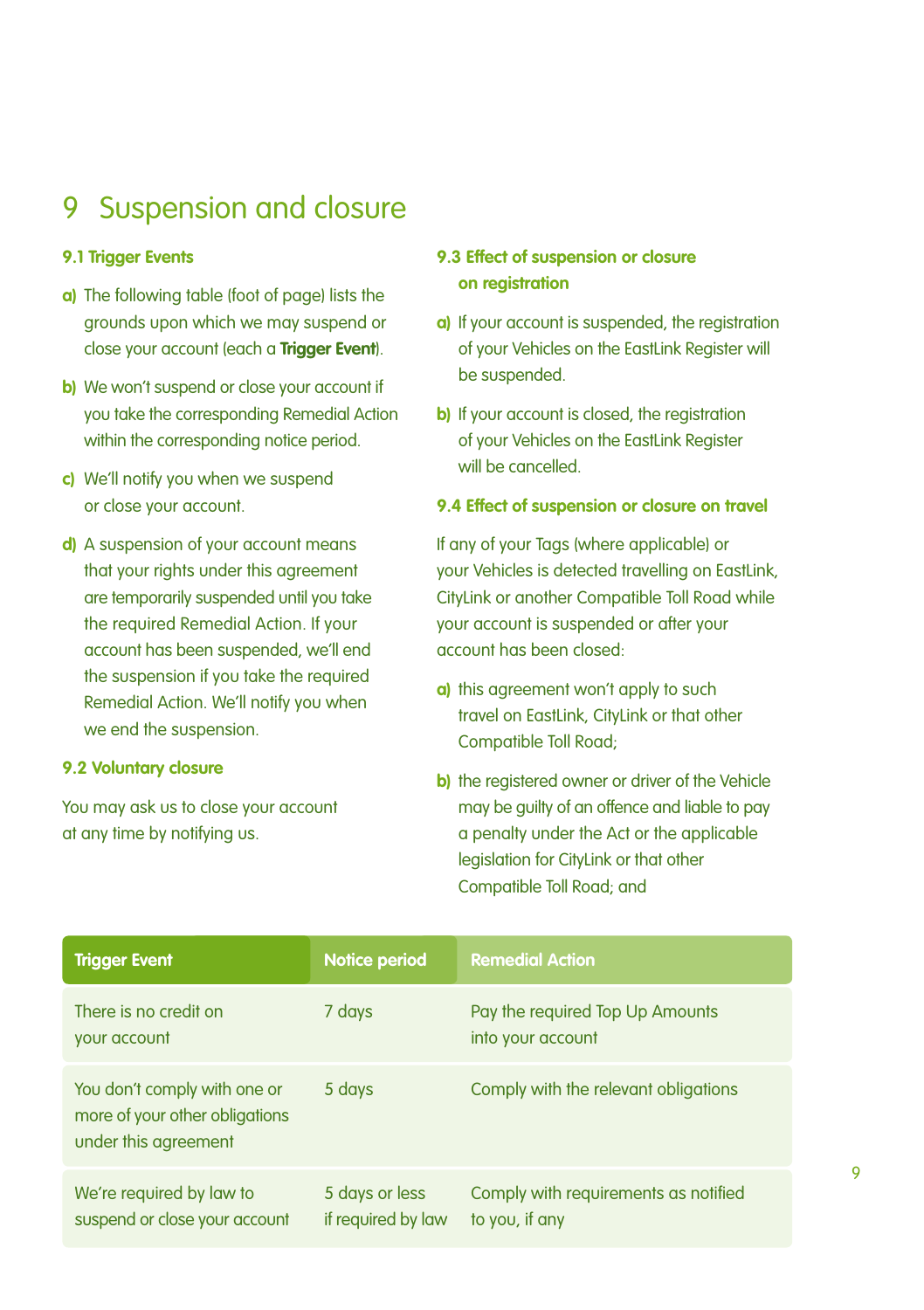**c)** the registered owner or driver of the Vehicle may receive an invoice or request for payment of the applicable tolls and fees for that travel on EastLink, CityLink or the Compatible Toll Road.

### **9.5 Payments for travel before suspension or closure**

After suspension or closure of your account, we may charge your account with the applicable tolls and fees for travel by your Tags (where applicable) or your Vehicles on EastLink, CityLink or any other Compatible Toll Road that occurred before suspension or closure of your account.

#### **9.6 Obligation to return Tags**

This clause 9.6 only applies to Pre-Paid Tag Accounts.

- **a)** When your account is closed you must return all your Tags that you haven't already returned.
- **b)** You must pay to us the Tag Missing Fee for:
	- **i)** each Tag you don't return within 7 days after your account is closed; and
	- **ii)** each Tag you return within 7 days after your account is closed that is damaged (beyond fair wear and tear).

**c)** Despite clause 9.6(b), you won't be required to pay the Tag Missing Fee if, prior to incurring the obligation to pay the Tag Missing Fee, you've paid an aggregate amount of EastLink Tolls in respect of your account equal to or exceeding the Tag Missing Fee Waiver Amount.

### **9.7 Payment obligations on closure of your account**

- **a)** Within 14 days after your account is closed, you must pay to us the sum of:
	- **i)** any negative balance in your account;
	- **ii)** any Tag Missing Fee (where applicable) that you haven't paid which was due under clause 9.6(b); and
	- **iii)** any other amounts you owe us under this agreement.
- **b)** Within 14 days after your account is closed, we'll pay to you the sum of:
	- **i)** any positive balance in your account;
	- **ii)** the Tag Replacement Fee for each replacement Tag issued to you (where applicable) within 3 years before the date your account is closed, except if this amount has already been credited to your account; and
	- **iii)** any other amounts we owe you under this agreement.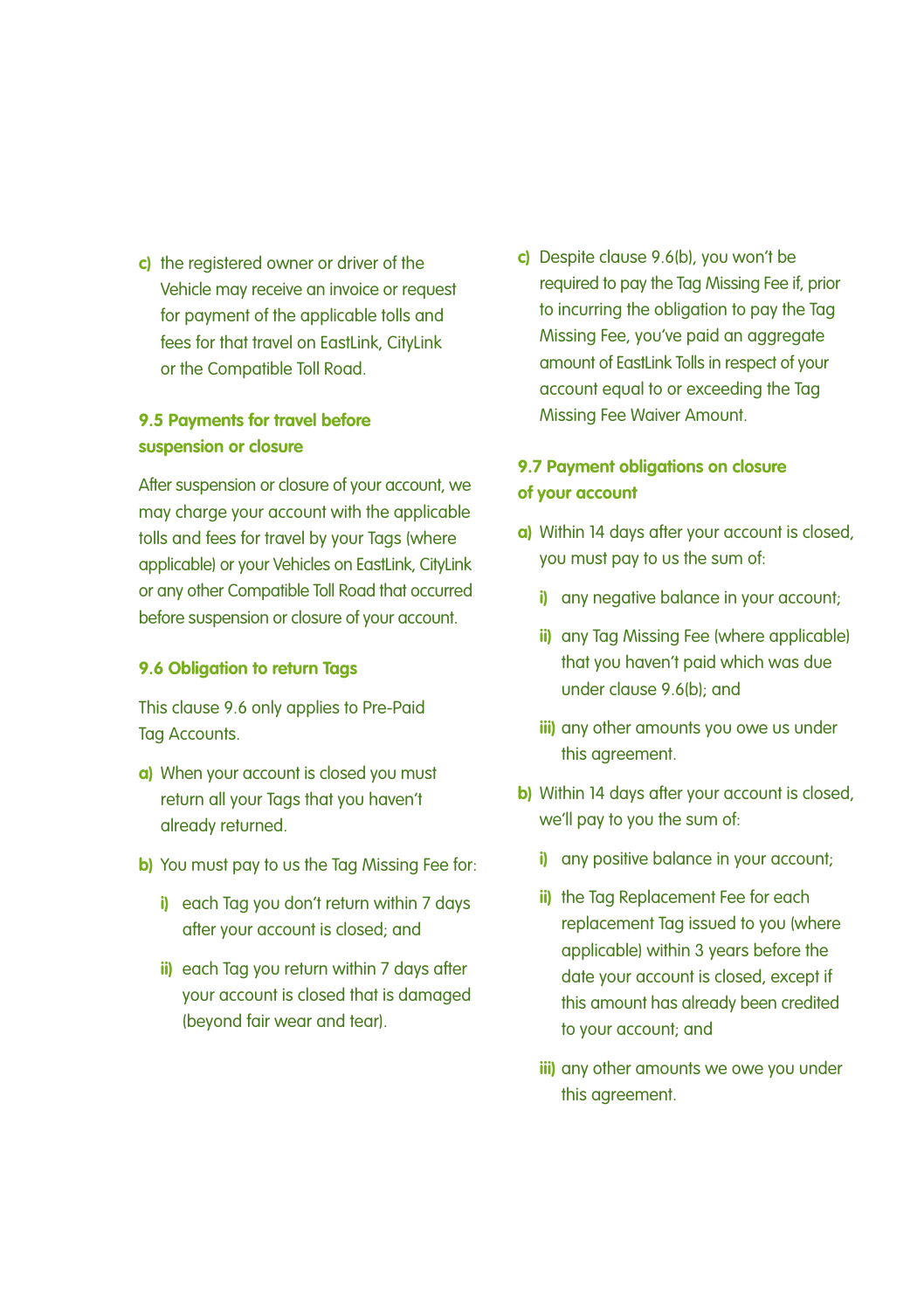**c)** We may reduce the amount payable by us under clause 9.7(b) by the amount payable by you under clause 9.7(a) if you fail to pay that amount within the time required under clause 9.7(a).

#### **9.8 Ending this agreement**

This agreement will end when:

- **a)** your account is closed; and
- **b)** the registration of all your Vehicles on the EastLink Register is cancelled; and
- **c)** the 14 day period specified in clause 9.7 has expired.

However, this won't affect your obligation to pay all amounts due under clauses 9.6(b) (where applicable) and 9.7 and any other outstanding obligations, such as your obligation to pay the applicable charges for travel on EastLink, CityLink or another Compatible Toll Road prior to closure of your account and our obligation to pay any amount owed to you.

# 10 Changes to this agreement

- **a)** We may change any of the terms of this agreement at any time by publishing the changed terms on our Website with details of how you may get a copy of them.
- **b)** Except where clause 10(c) applies, we'll notify you of any changes at least 14 days prior to them taking effect. If you don't accept these changes, you must close your account in accordance with clause 9.2 prior to the changes taking effect.
- **c)** Where changes are neutral or beneficial to you, we'll notify you of the changes no later than the next statement issued after the changes take effect. Clause 6.1 applies to changes to EastLink Tolls and other charges.

# 11 Privacy

#### **11.1 Dealing with Personal Information**

You agree to us collecting, using and disclosing your Personal Information as necessary for this agreement and in accordance with our privacy policy.

#### **11.2 Our privacy policy**

Our privacy policy (which is available on our Website, on request or at an EastLink customer centre) sets out details of how we collect, use and disclose your Personal Information and explains how you can access the Personal Information we hold about you and seek to have it corrected.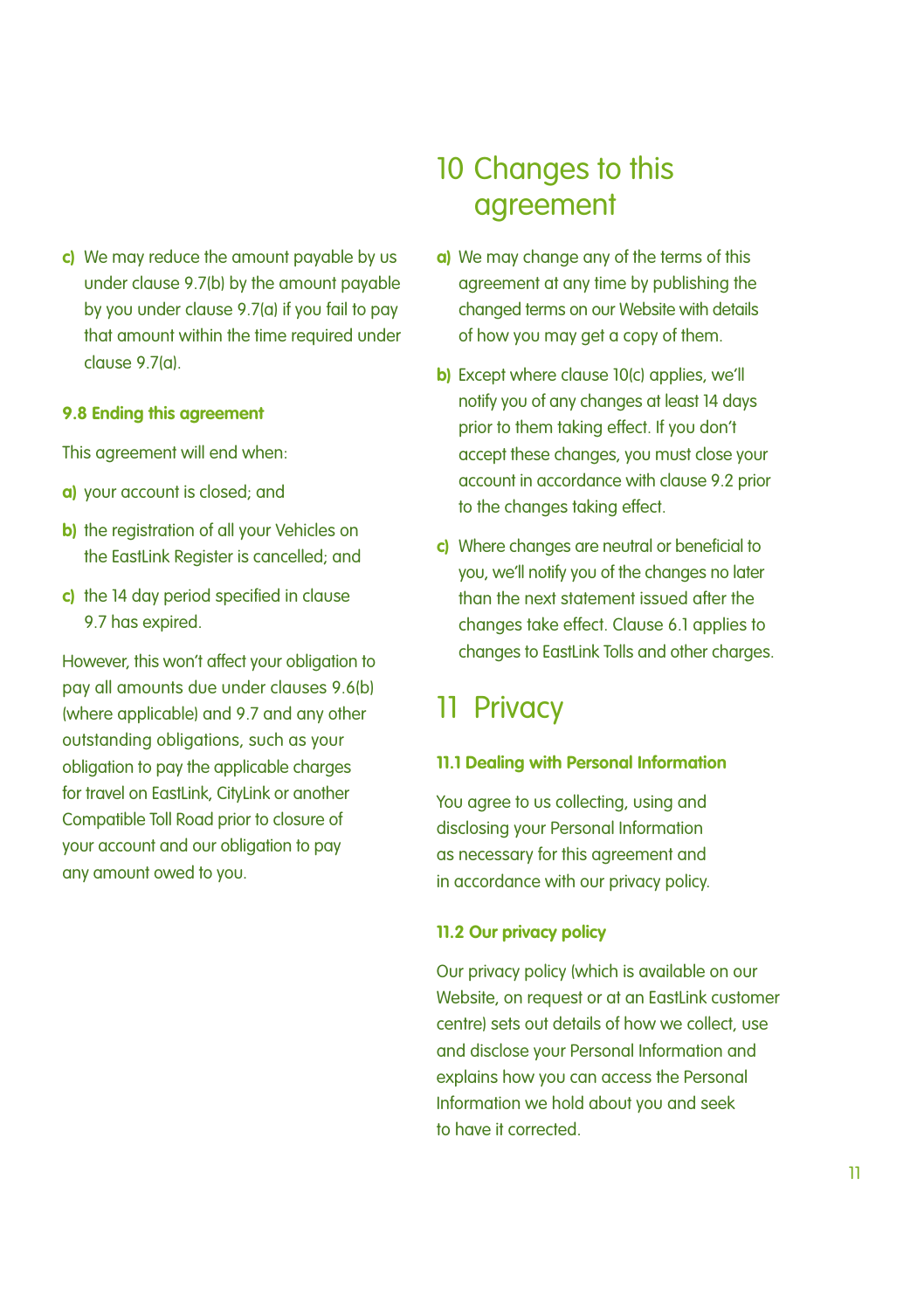# 12 General

### **12.1 Notices to you**

When we're required to give you a notice (including a statement), we may notify you by any of the following methods and you and all the drivers and registered owners of the Vehicles linked to your account will be taken to have received the notice at the corresponding time specified in the table below:

| <b>Notice method</b>                                                                                                                                         | Time when you're taken<br>to have received the notice                              |
|--------------------------------------------------------------------------------------------------------------------------------------------------------------|------------------------------------------------------------------------------------|
| Giving the notice to you personally                                                                                                                          | When we give the notice to you                                                     |
| Leaving the notice at the address that you last<br>gave us for your account                                                                                  | When we leave the notice at your address                                           |
| Sending the notice by post to the address that<br>you last gave us for your account                                                                          | Three business days after we post the notice                                       |
| Sending the notice by fax to the fax number<br>that you last gave us for your account                                                                        | At the time the fax was sent successfully,<br>according to the transmission report |
| Sending the notice by email to the email<br>address that you last gave us for your account                                                                   | The day after we send the notice by email                                          |
| Sending the notice by SMS to the mobile phone<br>number that you last gave us for your account                                                               | The day after we send the notice by SMS                                            |
| For a Pre-Paid Tag Account, activating a<br>particular beep pattern on your Tag - refer to<br>our Website for an explanation of the various<br>beep patterns | When we signal the Tag to produce the<br>beep pattern                              |
| Any other way the law allows                                                                                                                                 | When you receive the notice                                                        |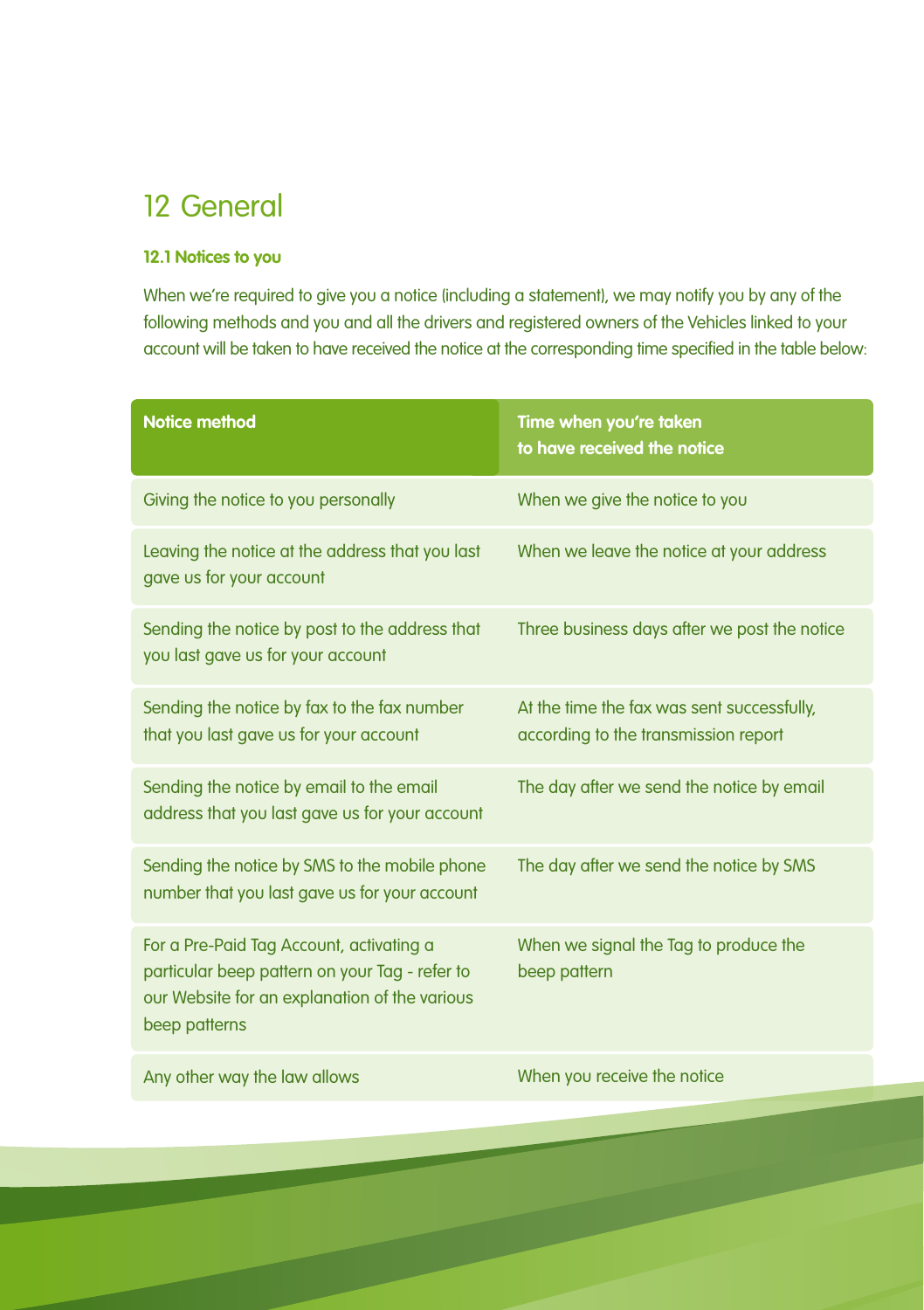### **12.2 Notices to us**

You may give notices to us by any of the following methods and we'll be taken to have received the notice at the corresponding time specified in the table below. We'll notify you if our contact details change.

| <b>Notice method</b>                                                                                   | Time when we're taken<br>to have received the notice                               |
|--------------------------------------------------------------------------------------------------------|------------------------------------------------------------------------------------|
| Telephoning us on (03) 9955 1400                                                                       | When you have provided all the relevant<br>information to us                       |
| Delivering the notice to us at EastLink<br>Operations Centre, 2 Hillcrest Avenue,<br>Ringwood VIC 3134 | When the notice has been delivered                                                 |
| Sending the notice by post to EastLink,<br>PO Box 744, Ringwood, VIC 3134                              | Three business days after you post the notice                                      |
| Sending the notice by fax to<br>(03) 9955 1401                                                         | At the time the fax was sent successfully,<br>according to the transmission report |
| Sending the notice by email to<br>enquiry@breeze.com.au                                                | The day after you send the notice by email                                         |

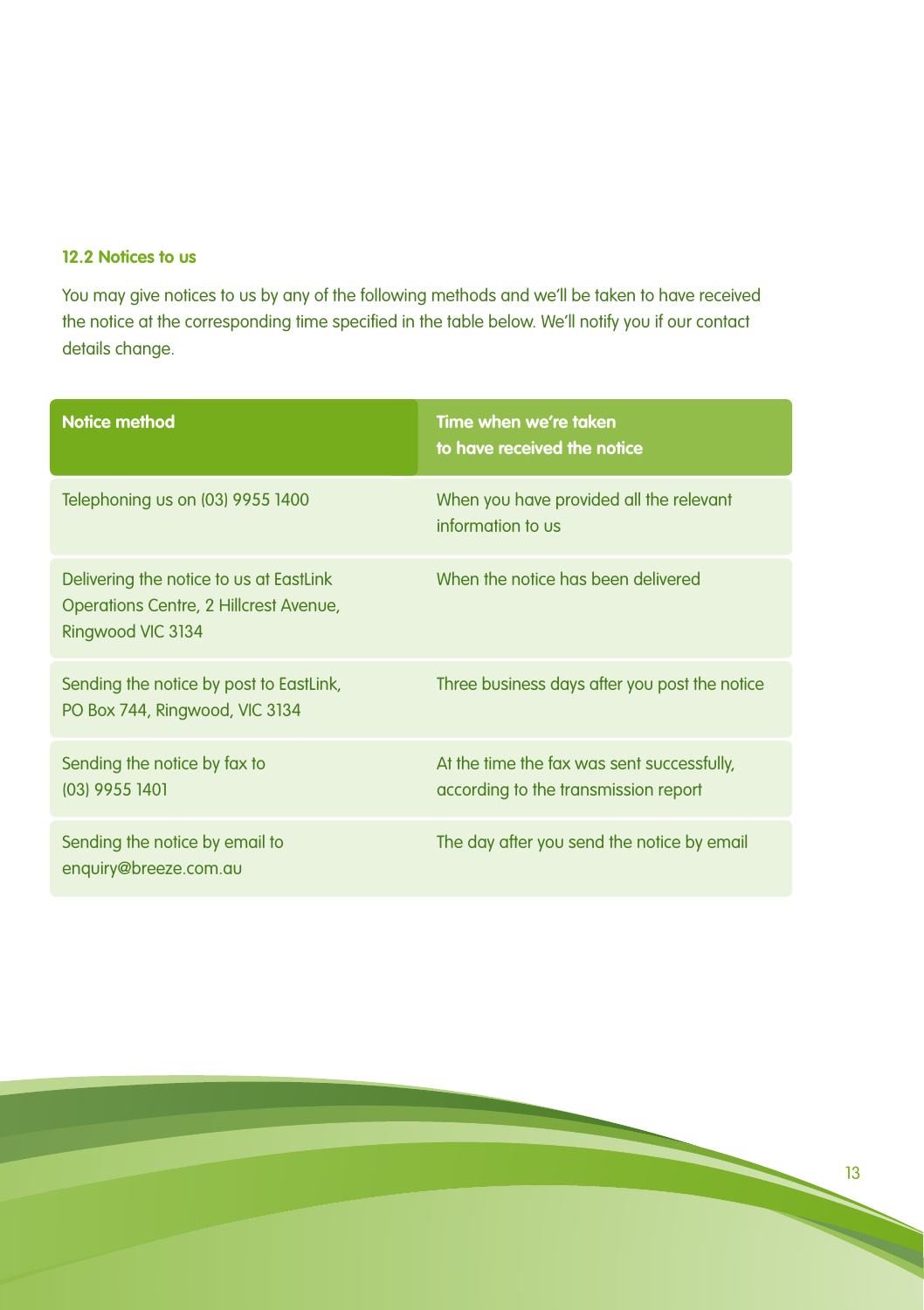#### **12.3 Enquiries, complaints and disputes**

- **a)** If you have an enquiry or a dispute or wish to make a complaint about the operation of your account or this agreement, you should contact us.
- **b)** You may contact us by visiting the EastLink customer centre, by emailing enquiry@breeze.com.au or by telephoning 1800 118 650 or on another number we notify to you. Where this agreement refers you to our Website for further information, you can get the same information by contacting us by telephone.
- **c)** A customer service officer will respond to you as soon as possible. If you're not satisfied with our response, you can ask to have the matter reviewed by our customer relations team.
- **d)** If you are still not satisfied with our response, you may take your complaint to the EastLink Customer Advocate Contact details for the EastLink Customer Advocate and information about the role of the EastLink Customer Advocate are available on our Website.

#### **12.4 Our liability**

- **a)** We'll use reasonable care and skill in providing our services but we cannot guarantee that they'll be fault free.
- **b)** This agreement doesn't require us to ensure that EastLink, CityLink or any other Compatible Toll Road is available for use or is of any particular standard or state of repair. This agreement doesn't impose or imply any liability to you for any loss or damage arising from your use of EastLink, CityLink or any other Compatible Toll Road.
- **c)** You have certain implied rights under consumer protection laws and this agreement doesn't exclude, restrict or limit any rights which cannot lawfully be excluded, restricted or limited. Where it is reasonable and lawful to do so, our liability is limited to resupplying or paying the cost of resupplying relevant services and repairing, replacing or paying the cost of repairing or replacing relevant goods.
- **d)** Subject to this clause 12.4 we exclude all other liability to you for breach of contract, negligence or breach of any other law, and all liability to you for any indirect or consequential damages arising from this agreement.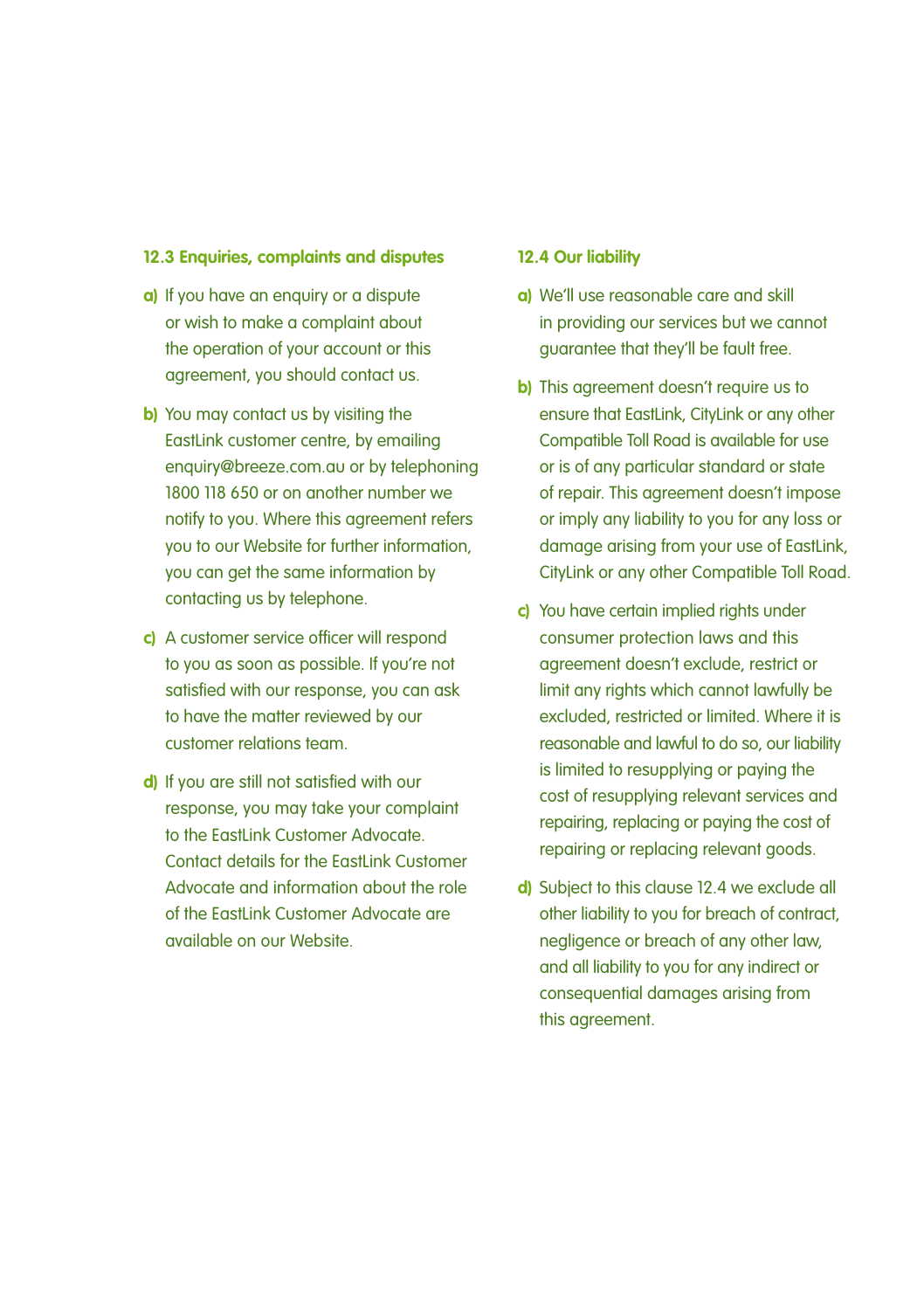#### **12.5 Assignment**

We may assign our rights under this agreement to another person at any time without notifying you. If you wish to change the person who is the customer for your account, you must ask us.

#### **12.6 Governing law**

This agreement is governed by the laws of Victoria.

# 13 Interpretation

#### **13.1 Definitions**

#### **Account Details** means:

- **a)** your name and address to which statements and other correspondence should be posted;
- **b)** the Licence Plate Details for each Vehicle linked to your account; and
- **c)** such other information as we require to open and administer your account, which may include your bank account or credit card details.

**Act** means the EastLink Project Act 2004 (Vic) including regulations and other instruments under it and consolidations, amendments re-enactments or replacements of any of them.

**Annual Tag Usage** means the aggregate EastLink Tolls charged to your account for a Tag in a Tag Year.

**CityLink** means the Link road and Extension road as defined in the Melbourne City Link Act 1995 (Vic), and any part of those roads.

**Commercial Vehicle** means a Heavy Commercial Vehicle or a Light Commercial Vehicle (each as defined on our Website).

**Compatible Toll Road** means CityLink and the other toll roads (if any) listed on our Website with whom we have an agreement under which we'll charge your account with the applicable charges for travel on those toll roads by your Vehicle for this kind of account.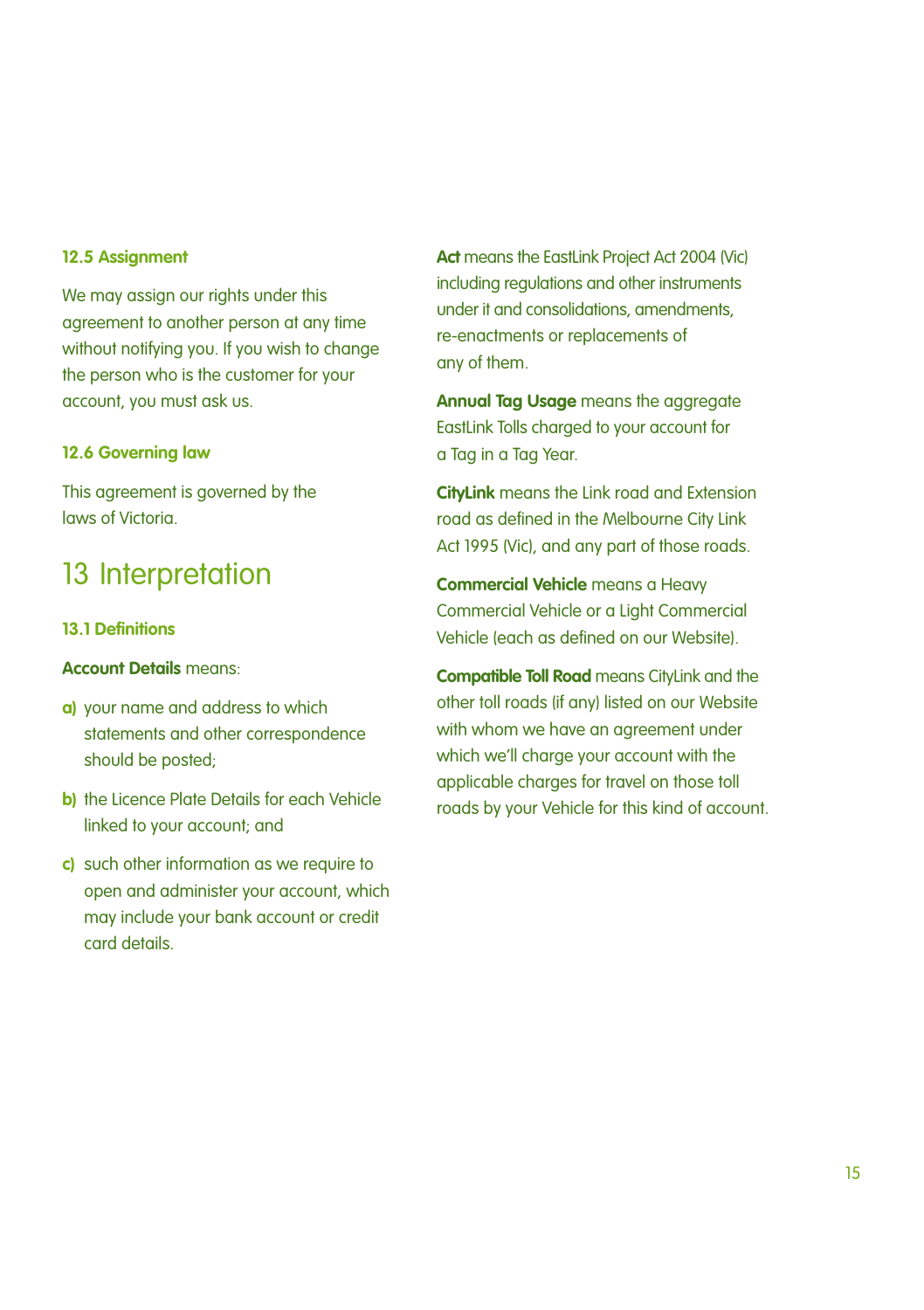**EastLink** means the road connecting the Eastern Freeway at Springvale Road to the Ringwood Bypass and to the Frankston Freeway at Seaford.

**EastLink Register** means the register of Vehicles established and maintained by us in accordance with the Act.

**EastLink Tolls** means the tolls payable for travel on EastLink

**KPI Credit** means the key performance indicator credit to which you may be entitled based on our performance and calculated and payable in accordance with our agreement with the Government of Victoria.

**Licence Plate Details** means the licence plate number and the State in which the licence plate is registered.

**Minimum Balance** means the amount from time to time specified on our Website for this kind of account, or any higher amount agreed by you, as the balance of your account that will trigger the requirement to pay at least the Top Up Amount under clause 3.7(b).

**Personal Information** means information about you, from which your identity could reasonably be ascertained, including your Account Details, records of your use of EastLink, CityLink and other Compatible Toll Roads including photographs and video, and financial information relating to your account including your balance, payments made and amounts owing.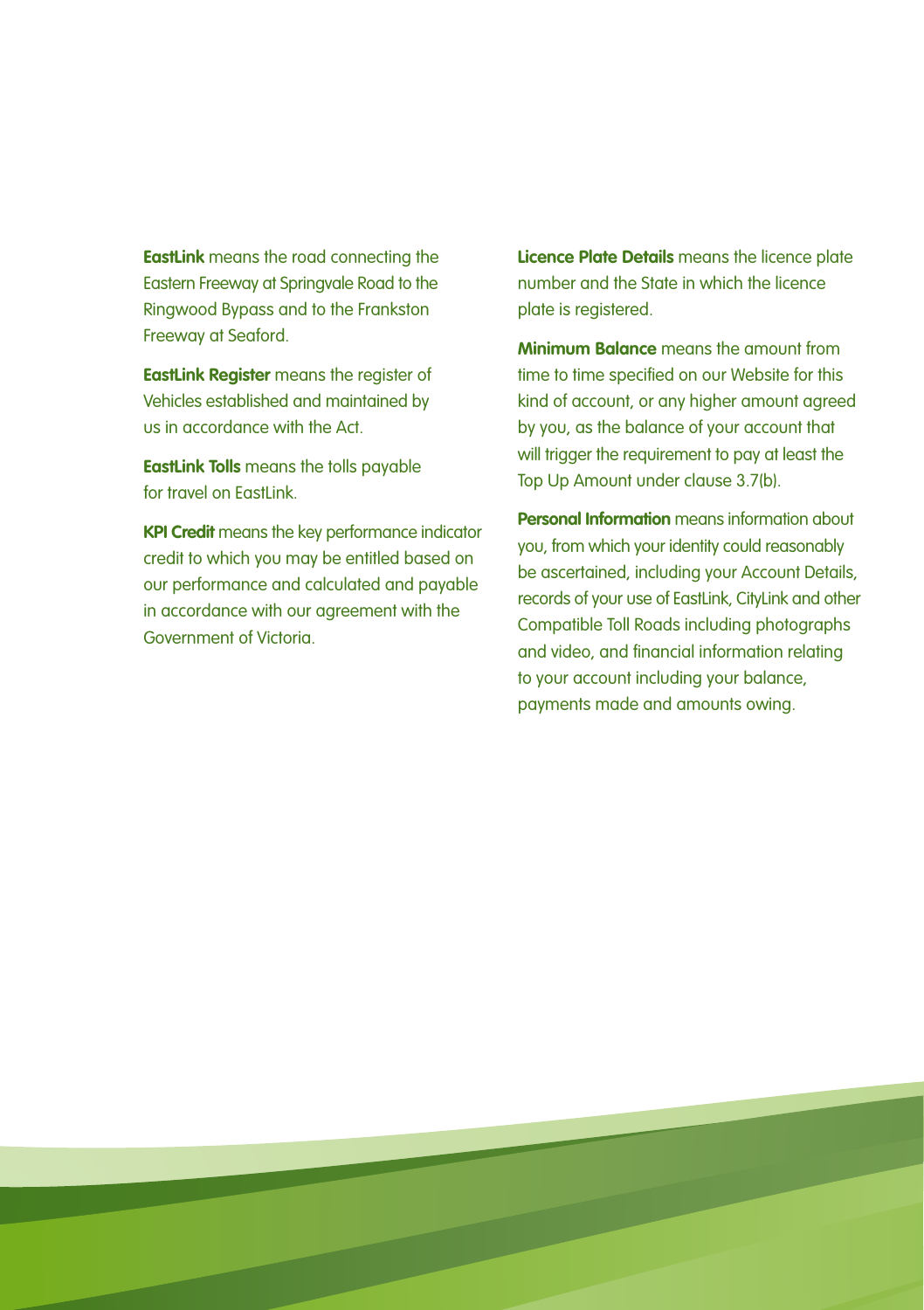**Tag** means an electronic device issued by us by which we can track the use by Vehicles of EastLink, CityLink and other Compatible Toll Roads. A reference to **your Tag** means any Tag linked to your account.

**Tag Year** means, for each Tag we issue to you, a period of 12 consecutive months commencing on the date of issue of the Tag to you and on each anniversary of that issue date. Where a Tag is replaced, a Tag Year is calculated by reference to the date of issue of the original Tag.

**Tolling System** means the physical, hardware, software, firmware and other aspects of the tolling system used for detecting, identifying, tolling, and charging fees for the use of, or otherwise in connection with, EastLink.

**Vehicle** means a motor vehicle as that term is defined in the Road Safety Act 1986 (Vic). A reference to **your Vehicle** means any Vehicle linked to your account.

**we** means ConnectEast Pty Limited, ABN 99 101 213 263, and **our** and **us** have corresponding meanings.

**Website** means http://www.eastlink.com.au or such other website as we may notify you from time to time.

**you** means the customer specified in the application for an account under this agreement or, where appropriate in the context, the driver of a Vehicle linked to your account, and **your** has a corresponding meaning.

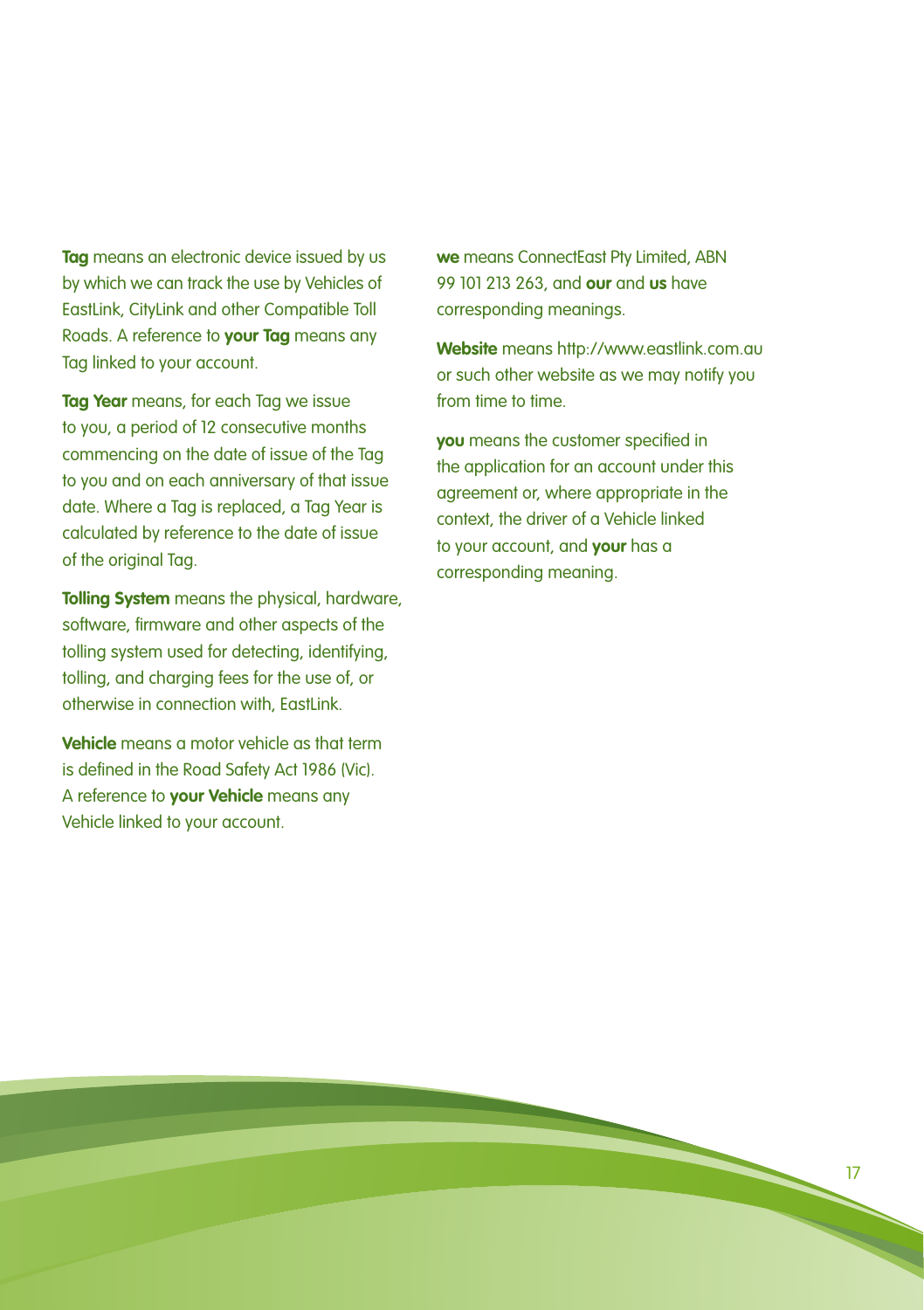#### **13.2 Interpretation**

Unless the contrary intention appears, a reference in this agreement to:

- **a)** the Account Set Up Amount, Additional Statement Fee, Image Processing Fee, Minimum Annual Tag Usage Amount, Tag Missing Fee, Tag Missing Fee Waiver Amount, Tag Replacement Fee or Top Up Amount, Top Up Fee or Top Up Threshold Amount means the amount published in the Victorian Government Gazette and specified on our Website for that respective amount or fee for this kind of account (or, for the Account Set Up Amount and Top Up Amount, any greater amount agreed by you);
- **b)** a document (including this agreement) includes any variation or replacement of it;
- **c)** the singular includes the plural and vice versa;
- **d)** the word "person" includes an individual, a firm, a body corporate, a partnership, a joint venture, an unincorporated body or association, or any government agency;
- **e)** an agreement, representation or warranty by two or more persons binds them jointly and each of them individually; and
- **f)** a period of time dating from a given day or the day of an act or event, is to be calculated exclusive of that day.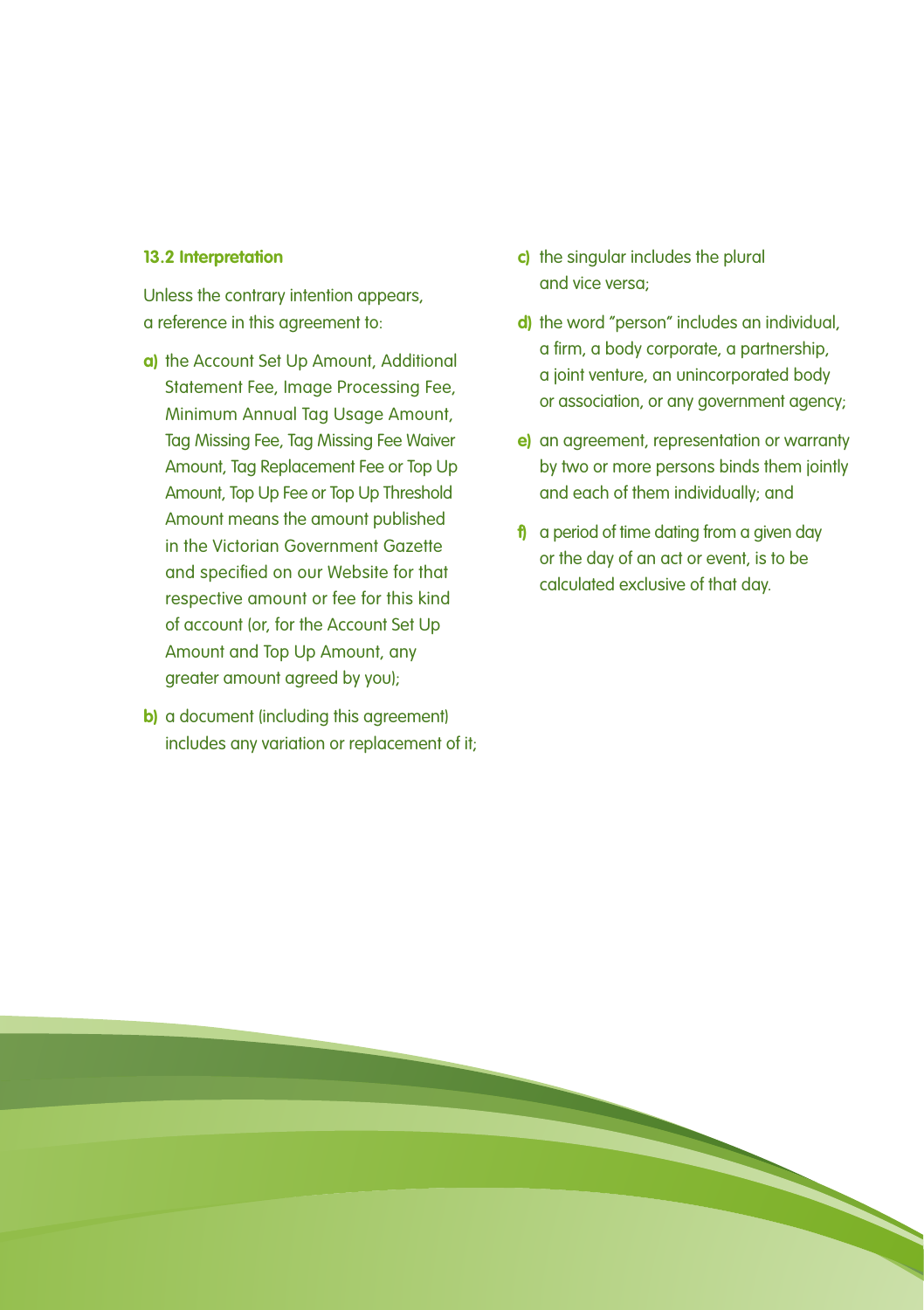# **Ways to contact us**

**Phone** (03) 9955 1400

**Internet** EastLink.com.au

**Email** enquiry@breeze.com.au

**Mail** EastLink, PO Box 744, Ringwood, Vic 3134

# **Customer centre**

Corner of Hillcrest Avenue and Maroondah Highway, Ringwood, Vic 3134 (Melway 49 E9)

**TTY** 13 36 77

**Speech to speech relay** 1300 555 727